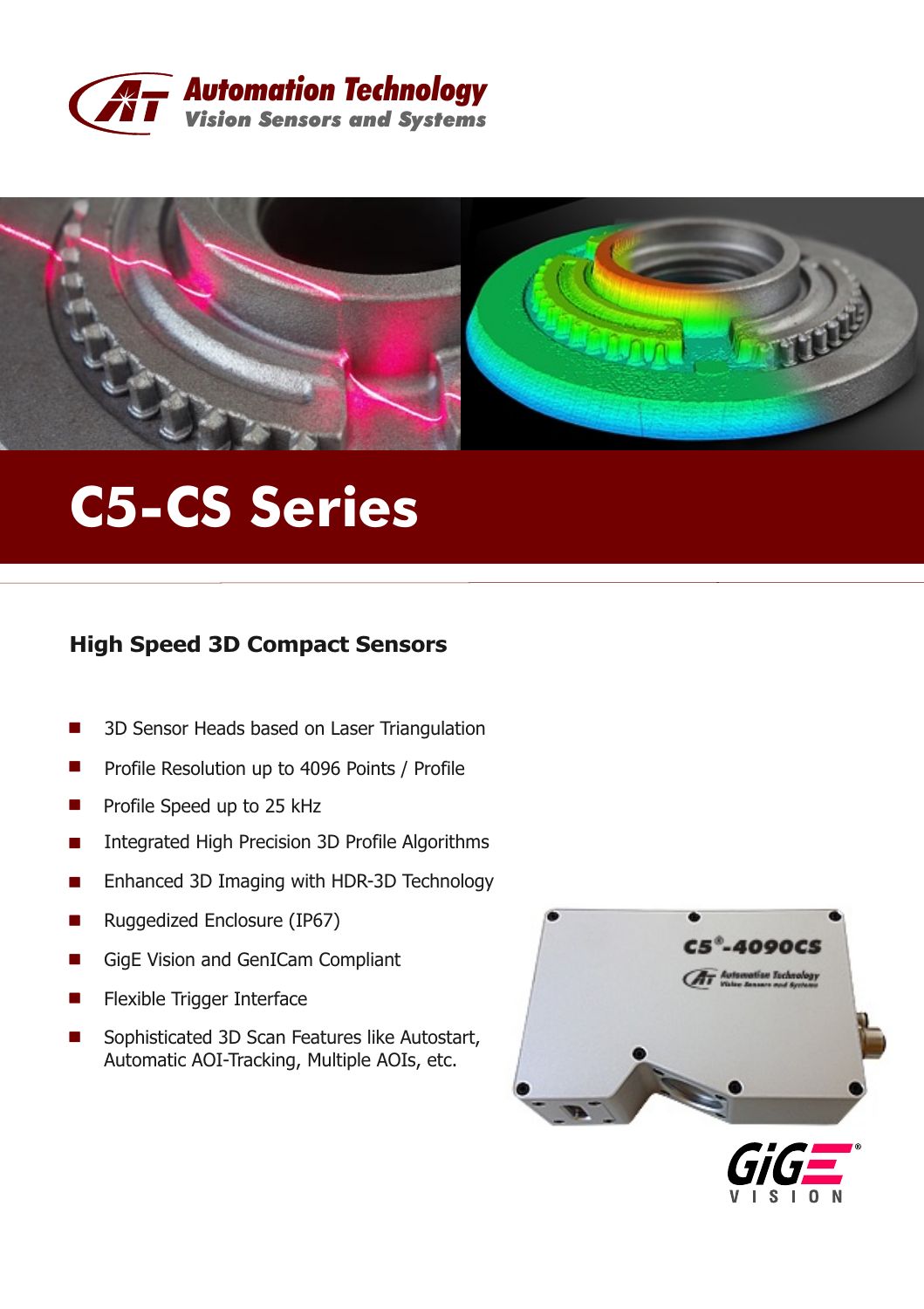## **C5-CS Series** High Speed 3D Imaging with Ultra-High Resolution

C5 compact sensors (CS) scan objects by means of the laser triangulation method. This occurs through a projected laser line that migrates along the surface. By scanning the laser line, the 3D profile of the object is captured in the sensor image.

Through an internal processing of the line images performed by different evaluation algorithms, the C5-CS generates the 3D scan data. Using state-of-the-art FPGA technology, the C5 sensors can operate at profile speeds of up to 25 kHz, independently of the chosen algorithm.

C5 compact sensors (C5-CS) are available with resolutions starting from 648 points per profile up to a 4k Ultra-HD version with 4096 points per profile. The C5-CS models enable measurement-ranges of up to 1060mm (width) and 800mm (height).

A special effort was made to enhance the industrial capabilities of the enclosures. This is why the C5-CS series has a rugged design with protection class IP67. To assure a reliable power supply and data transfer, all cable connections are equipped with M12 tensile- and tearresistant connectors.

Apart from that, all other characteristics of our CX series have been adopted. Therefore, the C5-CS series feature also a Gigabit Ethernet interface and comply with the GigE-Vision standard. In combination with the GenICam standard, the configuration of the new 3D sensors is done by Plug n' Play.



The C5-CS Sensor records the Shape of the Laser Line.



Captured Laser Line in the Sensor Image



Display of 3D Data in a Vision Software





#### **3D Measurement by Means of Laser Triangulation**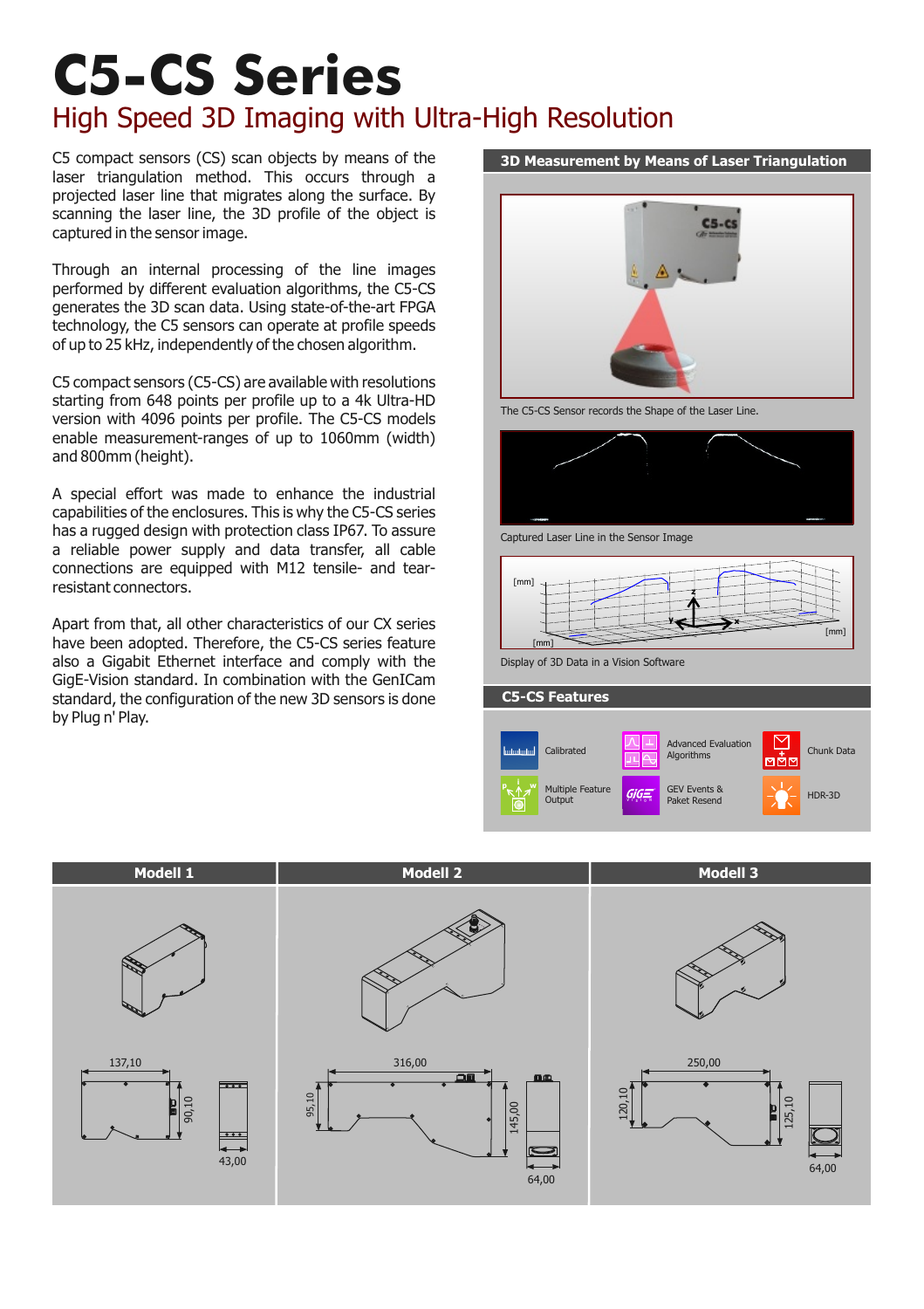## **C5-CS Series** Model Overview with Specifications

#### **General Specifications Specification Specification Description** Profile Speed Up to 25000 Hz (Depending on the Model) **Model Name** C5-2040CS23-63 C5-1600CS23-49 C5-2040CS23-38 C5-1600CS23-30 C5-640CS 23-27 C5-640CS23-43 **FOV [mm]** 63 49 38 30 27 43 **Z-Range [mm]** ±20 ±20 ±20 ±20 ±20 ±20 **Working Distance (ø) [mm]** 106 106 106 106 106 106 Interface Digital I/Os Laser Safety Class Protection Class GigE Vision / GenICam 2M, 3R, 3B IP67 Dynamic Range 90 dB (with HDR-3D) Connectors M12 Sensor Algorithm MAX, TRSH, COG, FIR-PEAK Power Supply 10 - 24V DC PC Requirements Gigabit Ethernet NIC Software Environments Configuration Tool CX-Explorer, GenICam API, CVB, NI-IMAQ, HALCON, MIL,  $VicionPre$ , MATLAB, etc. Opto-Isolated Inputs (2x) / Outputs (2x), Laser Safety, Trigger, Encoder (RS442) Profile Resolution Up to 4096 Points / Profile (Depending on the Model)



|                             | $\overline{v}$ is ignorming, in the top case. |                 |                                                  |                                            |                                             |                              |                                   |
|-----------------------------|-----------------------------------------------|-----------------|--------------------------------------------------|--------------------------------------------|---------------------------------------------|------------------------------|-----------------------------------|
| <b>Model</b><br><b>Name</b> | <b>FOV</b><br>[mm]                            | Z-Range<br>[mm] | <b>Working</b><br>Distance $(\emptyset)$<br>[mm] | <b>Height</b><br><b>Resolution</b><br>[µm] | <b>Lateral</b><br><b>Resolution</b><br>[µm] | <b>Points</b><br>per Profile | <b>Mechanical</b><br><b>Setup</b> |
| C5-640CS 23-27              | 27                                            | ±20             | 106                                              | 1.7                                        | 42                                          | 648                          | Model 1                           |
| C5-1600CS23-30              | 30                                            | ±20             | 106                                              | 0.8                                        | 19                                          | 1600                         | Model 1                           |
| C5-2040CS23-38              | 38                                            | ±20             | 106                                              | 0.8                                        | 19                                          | 2048                         | Model 1                           |
| C5-640CS23-43               | 43                                            | ±20             | 106                                              | 2.6                                        | 66                                          | 648                          | Model 1                           |
| C5-1600CS23-49              | 49                                            | ±20             | 106                                              | 1.2                                        | 31                                          | 1600                         | Model 1                           |
| C5-2040CS23-63              | 63                                            | ±20             | 106                                              | 1.2                                        | 31                                          | 2048                         | Model 1                           |
| C5-3360CS39-67              | 67                                            | ±7,5            | 172                                              | 0.5                                        | 20                                          | 3360                         | Model 3                           |
| C5-1600CS23-78              | 78                                            | ±20             | 106                                              | 2.0                                        | 49                                          | 1600                         | Model 1                           |
| C5-2040CS23-100             | 100                                           | ±20             | 106                                              | 2.0                                        | 49                                          | 2048                         | Model 1                           |
| C5-3360CS30-150             | 150                                           | ±100            | 400                                              | 1.4                                        | 45                                          | 3360                         | Model 2                           |
| C5-4090CS30-182             | 182                                           | ±125            | 400                                              | 1.4                                        | 44                                          | 4096                         | Model 2                           |
| C5-3360CS30-236             | 236                                           | ±150            | 400                                              | 2.2                                        | 70                                          | 3360                         | Model 2                           |
| C5-3360CS19-248             | 248                                           | ±250            | 700                                              | 3.6                                        | 74                                          | 3360                         | Model 2                           |
| C5-1600CS30-260             | 260                                           | ±150            | 400                                              | 5.1                                        | 163                                         | 1600                         | Model 2                           |
| C5-4090CS30-288             | 288                                           | ±150            | 400                                              | 2.2                                        | 70                                          | 4096                         | Model 2                           |
| C5-4090CS19-302             | 302                                           | ±250            | 700                                              | 3.6                                        | 74                                          | 4096                         | Model 2                           |
| C5-2040CS30-330             | 330                                           | ±150            | 400                                              | 5.0                                        | 161                                         | 2048                         | Model 2                           |
| C5-3360CS18-402             | 402                                           | ±400            | 744                                              | 6.1                                        | 120                                         | 3360                         | Model 2                           |
| C5-3360CS30-406             | 406                                           | ±150            | 400                                              | 3.8                                        | 121                                         | 3360                         | Model 2                           |
| C5-4090CS18-490             | 490                                           | ±400            | 744                                              | 6.1                                        | 120                                         | 4096                         | Model 2                           |
| C5-4090CS30-495             | 495                                           | ±150            | 400                                              | 3.8                                        | 121                                         | 4096                         | Model 2                           |
| C5-1600CS19-500             | 500                                           | ±250            | 700                                              | 15.0                                       | 313                                         | 1600                         | Model 2                           |
| C5-2040CS19-640             | 640                                           | ±250            | 700                                              | 15.0                                       | 313                                         | 2048                         | Model 2                           |
| C5-3360CS18-691             | 691                                           | ±400            | 744                                              | 10.4                                       | 206                                         | 3360                         | Model 2                           |
| C5-1600CS18-795             | 795                                           | ±400            | 744                                              | 25.1                                       | 497                                         | 1600                         | Model 2                           |
| C5-4090CS18-842             | 842                                           | ±400            | 744                                              | 10.4                                       | 206                                         | 4096                         | Model 2                           |
| C5-2040CS18-1015            | 1015                                          | ±400            | 744                                              | 25.1                                       | 496                                         | 2048                         | Model 2                           |